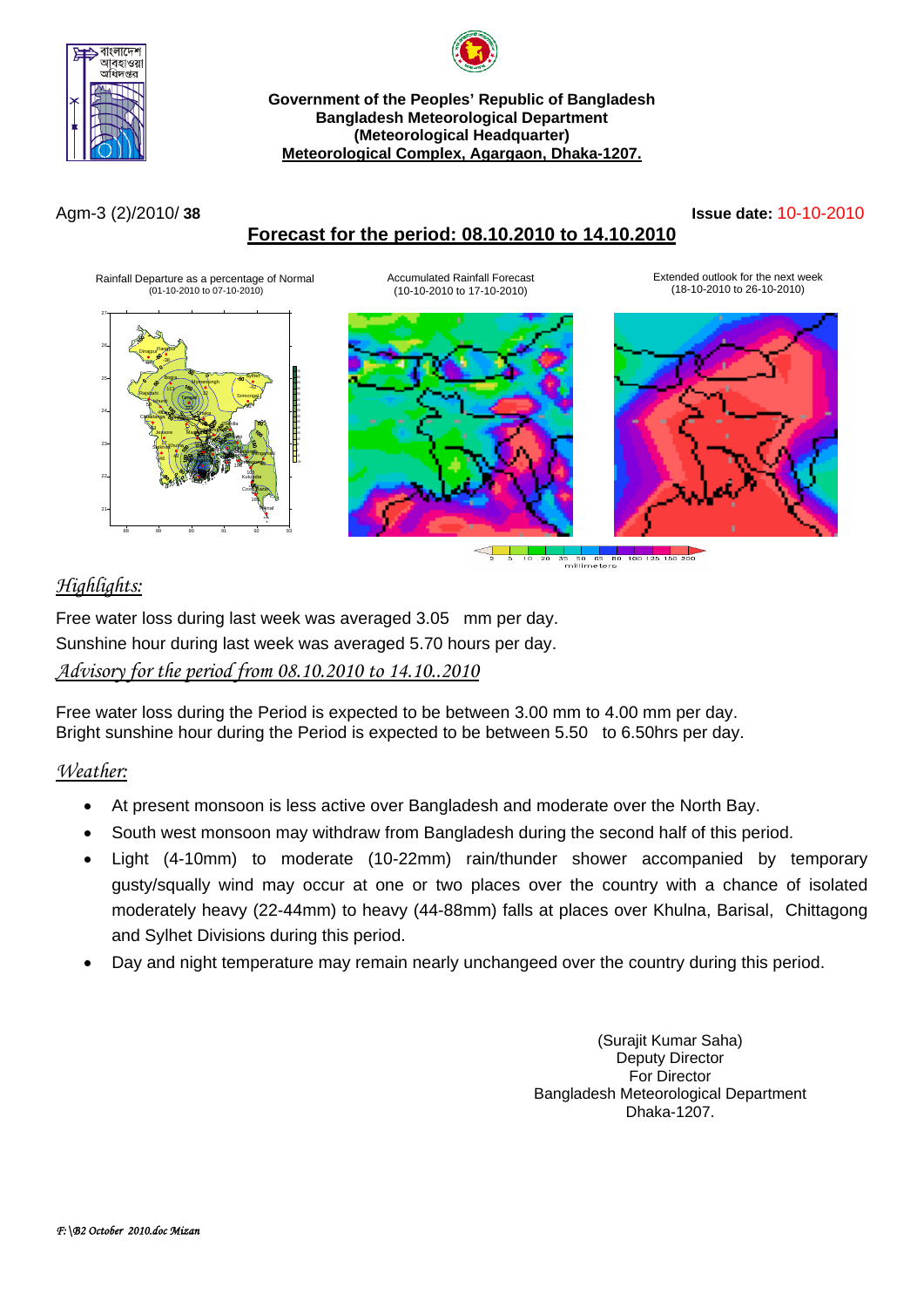### **Bengali Version**

## **Forecast for the period: 08.10.2010 to 14.10.2010**

Accumulated Rainfall Forecast (10-10-2010 to 17-10-2010)

Rainfall Departure as a percentage of Normal<br>(101-10-2010 to 07-10-2010)







Extended outlook for the next week (18-10-2010 to 26-10-2010)

 $\begin{array}{c|c|c|c|c} \hline \textbf{1} & \textbf{1} & \textbf{1} \\ \hline \textbf{2} & \textbf{5} & \textbf{10} & \textbf{20} \end{array}$ 

c**Ödd** ^ewkó¨ mgnt-

MZ mßv‡n ev®úxfe‡bi ˆ`wbK Mo 3.05 wgtwgt wQj| MZ mßutn mhokiy Kutji %ubK Nb 5.70 NbUvuQj

# **ceffunt- 08-10-2010 Lt, t\_#K 14-10-2010 Lt, ch@** $\neq$

G mg‡q ev®úxfe‡bi <sup>^</sup>wbK Mo gwb wgtwgt †\_#K wgtwgt \_vK#Z cv‡i| G mgtq mh@KiYKvtji ^`wk Mo gvb NoUvt\_tK NoUv \_vKtZ cvti|

## **AvenvIqvt-**

- eZ@utb evsju‡`#ki Dci †gŠmyxevqycÖvn Kg muµq Ges DËi e‡½xcmM‡i gvSuix i‡q‡Q|
- **G mßv‡ni wûZxqv‡a© v¶Y cwðg †gŠngx evqycÖevn evsjv‡`k ‡\_‡K cÖZ¨vnui n‡Z cv‡i|**
- G mߢn mi¢`‡ki `B GK ¯'¢b A¯'qx`qKv'S‡ov mJ qv mn mév (4-10 wgtwgt) †\_‡K gvSvix (10-22 wgtwgt) ai‡Yi eyó/ eRª ewi m¤¢bv i‡q‡Q| †mB mt\_ Lyjby, ewikvi, PÆNÖv Ges wntjU wefytMi †Kv\_vI †Kv\_vI wew¶ß fyte gySvix ai‡Yi fvix (22-44 wgtwgt) †\_#K fvix (44-88wgtwgt) el #Yi m¤¢ebv i‡q‡Q|
- G matq ẁb I ivtZi ZvcguÎv cũ AcwiewZ® \_vKtZ cvti

(ný RZ Kgvi mnv) Dc-cwiPviK cwiPvj‡Ki c‡¶ evsju<sup>t</sup> k AvenuI gv Ava`ßi, XvKv-1207|

*Short Weather Description, Period 01.10.2010 to 07.10.2010*

*F:\B2 October 2010.doc Mizan*  Under the influence of monsoon depression light to very heavy rainfall was recorded over the country during the period.